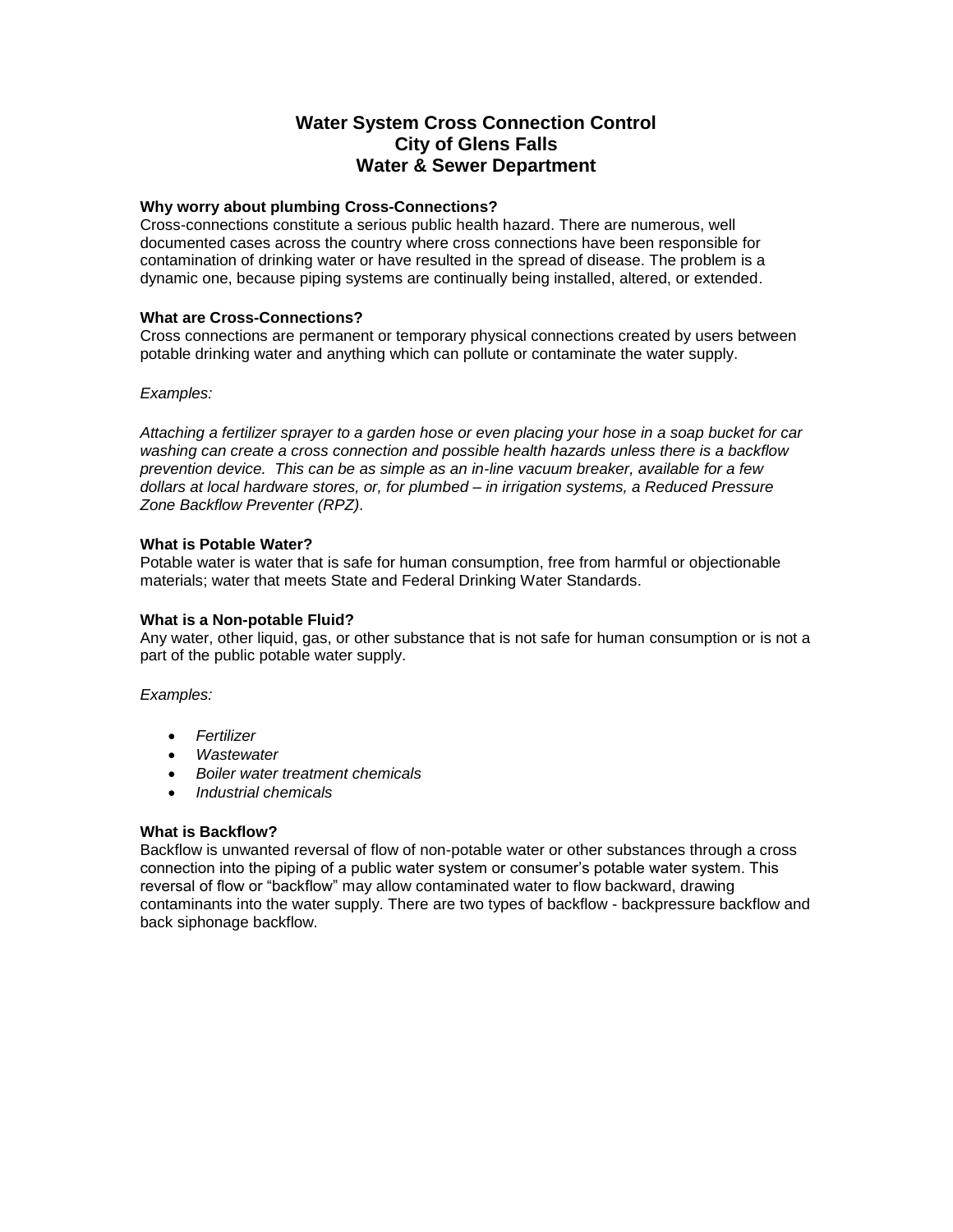# **What is Back Siphonage?**

Back siphonage is caused by vacuum (negative pressure) in the supply piping. Some common causes of back siphonage are:

- *High velocities in pipe lines.*
- *Water line repair or break that is lower than a service point.*
- *Lowered main pressure due to high water withdrawal rate, such as fire fighting or water main flushing.*

All potable water systems must be protected against back siphonage and backflow with approved backflow assemblies. There are numerous types of assemblies available to provide this type of protection. The state law governs the selection and minimum installation standards of assemblies. The proper backflow assembly must be chosen for the intended use.

# **What is Backpressure Backflow?**

Backpressure backflow is the reverse from normal flow direction within a piping system that is the result of the "downstream pressure" being higher than the supply pressure.

# *Examples:*

- *Pressurized water systems, including fire booster pumps, water pressure booster pumps, or even soda fountains using pressurized gas can cause back pressure.*
- *Private well connections to the public water supply can also cause back pressure back flow. City Code prohibits direct piped connections between private water supplies and the City water system.*
- *Boilers that operate at a higher pressure than the water supply system can cause back pressure flow.*

# **What Can Cause Backflow?**

Backflow can be caused when an unforeseen change in water pressure allows the water to flow backwards within the water supply piping system from a contaminated source to a drinking water supply. A drop in pressure could be caused by a variety of things, including water main breaks or fire fighting.

# **What does Glens Falls Water Department do to prevent backflow of contaminants?**

Glens Falls has a [Cross Connection Control Ordinance](http://bendoregon.gov/modules/showdocument.aspx?documentid=5591) (177-1.1 Cross Connection Control) that requires installation of specific backflow protection assemblies to be installed. These devices must be tested annually according to currently adopted uniform plumbing code and [NYSDOH](http://public.health.oregon.gov/Pages/Home.aspx)  [Regulations](http://public.health.oregon.gov/Pages/Home.aspx) (10 NYCRR Section 5-1.31 - Cross-Connection Control). Glens Falls is also starting a program of plumbing inspections to protect our water supply.

# **What are Backflow Prevention Devices?**

Backflow prevention devices are means and methods used to prevent backflow of potentially contaminated water into public or private water systems. Devices include:

- *Air Gaps (AG)*
- *Reduced Pressure zone backflow preventers (RPZ)*
- *Dual or Double Check Valve assemblies (DCV)*
- *Faucet mounted, fixture mounted or hose mounted vacuum breakers (VB)*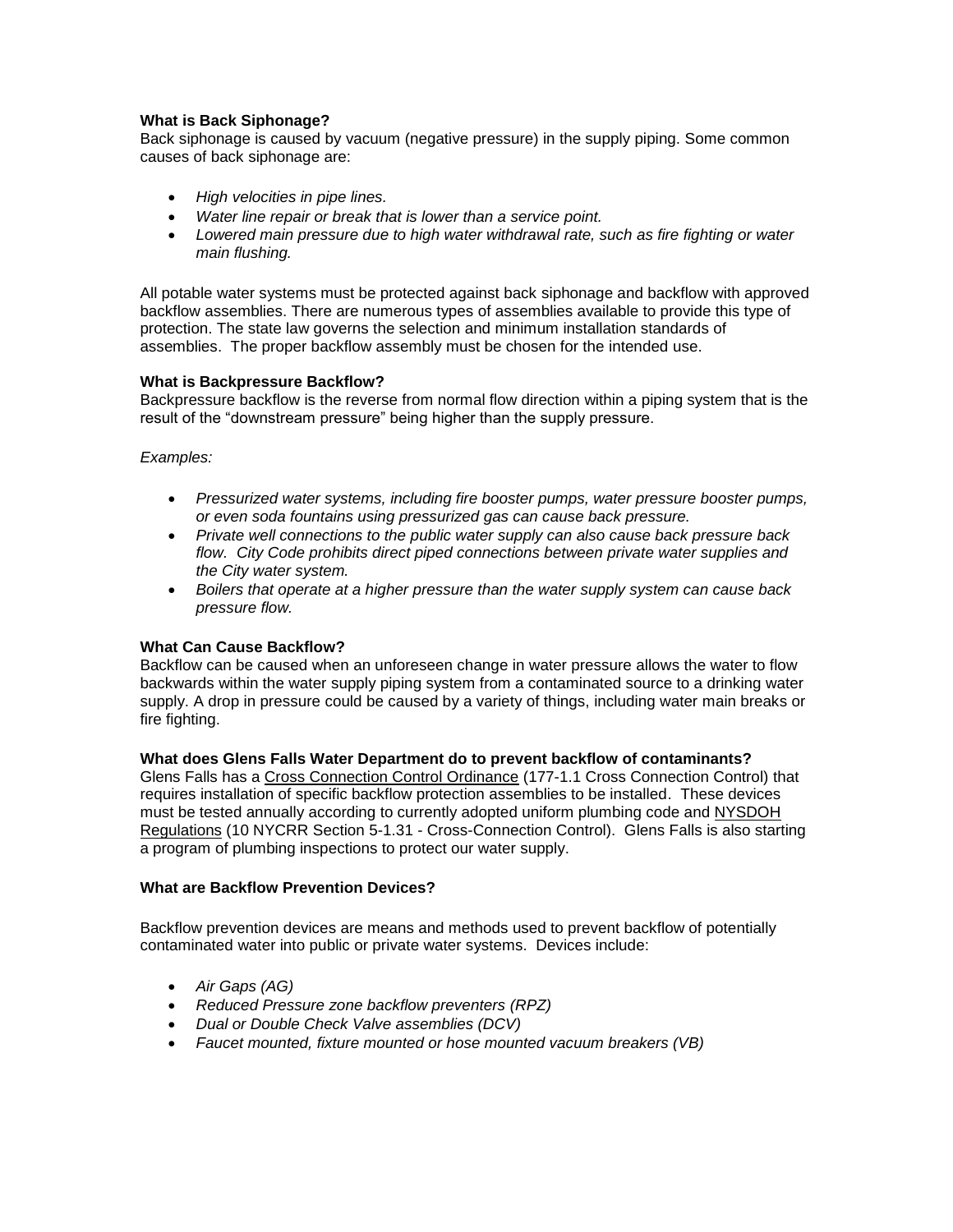# **Who Can Test Backflow Prevention Devices?**

Backflow assemblies must be tested at the time of installation and annually after installation. Backflow devices must also be tested after they are repaired or relocated. Testing in New York must be done by NYSDOH certified backflow testers.

#### **How do we select the right backflow device?**

The Degree of Hazard determines the type of backflow preventer to be installed:

- 1. Class 1 Minor/Low Degree of Hazard
	- a. The contaminant would only slightly degrade the aesthetic quality of the water, i.e., taste, odor, or color.
	- b. A health hazard would not exist.
	- c. The contaminant would not disrupt service of piped water.
- 2. Class II Moderate/Medium Degree of Hazard
	- a. The contaminant would significantly degrade the aesthetic quality of the water or impair the usefulness of the water.
	- b. A health hazard would not exist.
	- c. The contaminant would not seriously disrupt service of piped water for drinking or domestic use.
- 3. Class III Severe/High Hazards
	- a. The contaminant would be toxic, poisonous, noxious, or unhealthy.
	- b. A health hazard would exist. If the contaminant were consumed by humans, it could result in illness or death.
	- c. The contaminant would disrupt service of piped water for drinking or domestic use.

Please be aware that no existing City of Glens Falls water customer is required to install a backflow device unless specifically notified to do so by the City of Glens Falls Water & Sewer Department or Code Enforcement Officer. If you are contacted by any other source stating you are being required to install a backflow device please contact the Water & Sewer Department at the phone number listed below.

# **Facility Classification Degree of Hazard**

- Air Conditioning Plants Class III/High
- 
- 
- Child Care Facilities Class III/High
- 
- Dining Facilities Class III/High
- Elementary Schools Class I/Low
- Fueling Stations Class III/High
- 
- Hazardous Waste Storage Class III/High
- Heating/Boiler Plants Class III/High
- High Schools Class I-to-III/Low-to-High
- 
- Housing, w/irrigation Class III/High
- Insecticide Herbicide Shops Class III/High
- Intermediate Schools Class I-to-III/Low-to-High
- 
- Medical Clinics Class III/High

 Apartment Houses Class I-to-II/Low-to-Moderate • Arts and Crafts Facilities Class I-to-II/Low-to-Moderate Dental Clinics Class III/High Gymnasiums Class I-to-III/Low-to-High Housing, single family Class I/Low (w/o irrigation system present) Laundries/Dry Cleaning Plants Class II-to-III/Moderate-to-High